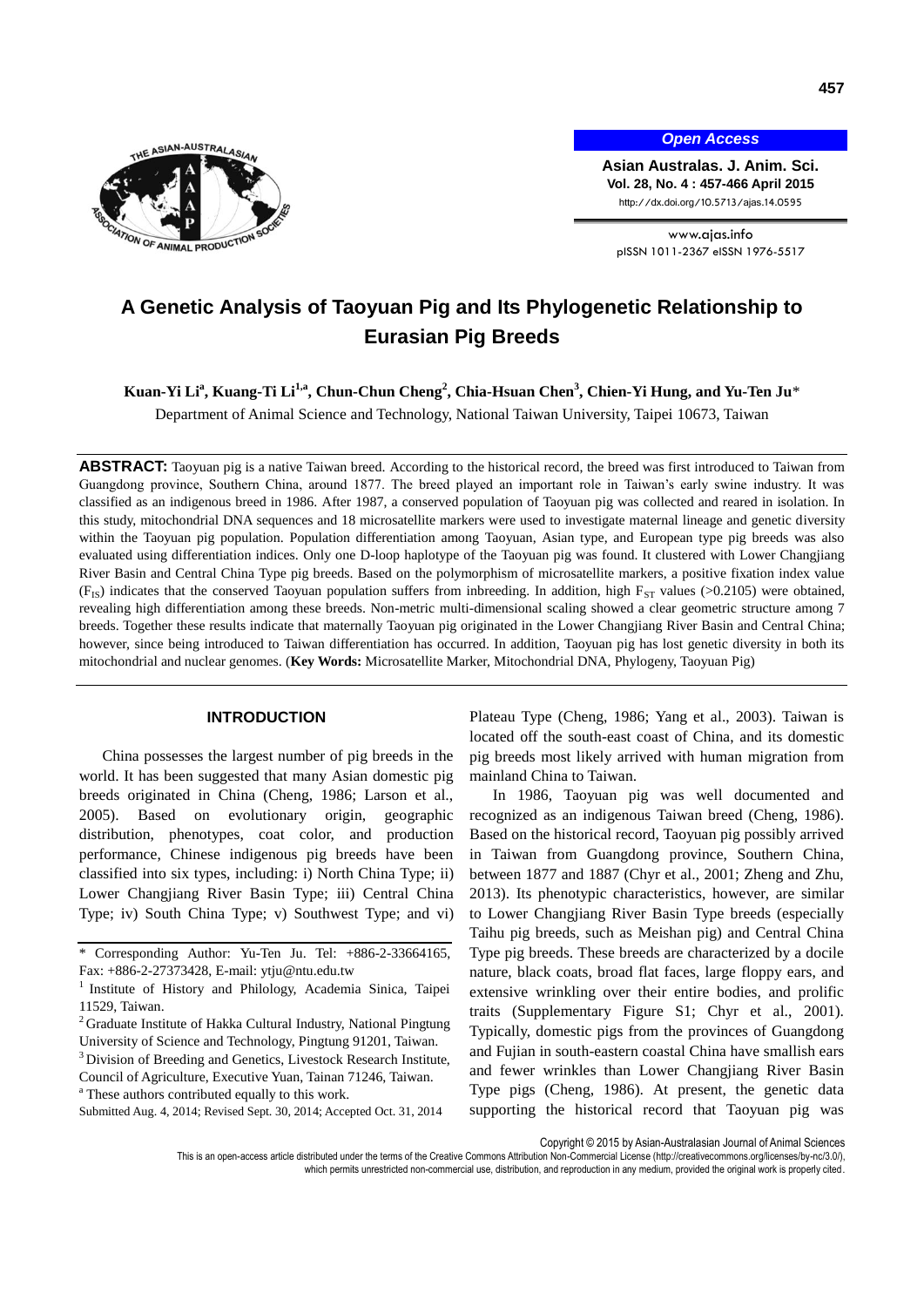transported from Guangdong province is sparse. However, the breed may have arrived from Guangdong province after internal migration.

Because of its prolific performance, Taoyuan breed played an important role in Taiwan's early swine industry. The population spread throughout Taiwan until Japanese occupation in 1895. Between 1895 and 1945, the Japanese introduced the Berkshire breed and crossed it with Taoyuan pig to increase pork productivity and heterosis (Chyr et al., 2001; Zheng and Zhu, 2013). After 1958, several other exotic high productivity pig breeds such as Yorkshire, Hampshire, Duroc, and Landrace were also introduced into Taiwan. From this period on, the Taoyuan breed was at risk of extinction. To help conserve the breed, founder populations were collected. These included: 2 males and 21 females in 1974, 5 males and 35 females in 1975, 12 young males in 1984, and 2 males and 11 females in 1986. The staggered collection process was designed to avoid inbreeding. Collections occurred in Taoyuan County and northwestern areas of Taiwan (Chyr et al., 2001). The population was reared in isolation from 1987 through natural mating. However, due to inconsistent breeding policies, the size of the population decreased over the years to its current 10 males and 30 females. The reproductive performances of the conserved Taoyuan pig population are as follows: at birth, litter sizes were 10.6±2.8; after accounting for piglets born alive, they were 8.0±2.8, and after 21 days,  $6.4 \pm 2.8$  (Chyr et al., 2001). The purpose of this study is to clarify genetic diversity in the conserved population and understand the degree of genetic differentiation among Taoyuan, Asian type, and European type pig breeds to better understand the origins of the Taoyuan breed.

Two molecular markers are commonly used to study phylogenetic relationships among different pig breeds. These are the mitochondrial genome and nuclear genome. Each is used to supply different information. Polymorphism of the D-loop (control region) DNA sequence in the mitochondrial genome gives insight into maternal genetic lineages among species. This is based on high deoxynucleotide substitution rates and rare recombination (Cummins, 2001; Gongora et al., 2004). On the other hand, microsatellite DNA markers of the nuclear genome give genetic lineages among individuals and show population diversity (Li et al., 2004). Both molecular markers are used in this study to understand: i) maternal lineages among Taoyuan pigs and Asian type pig breeds; ii) genetic diversity within the conserved Taoyuan pig population; and iii) population differentiation among Taoyuan, Asian type, and European type pig breeds in Taiwan.

#### **MATERIALS AND METHODS**

**Sample collection and preparation of genomic and** 

#### **mitochondrial DNA**

Blood samples of conserved Taoyuan pigs were collected from 3 pigs at the Kaohsiung propagation station, and 30 pigs from the Taiwan Livestock Research Institute (TLRI). The Lanyu pig is an indigenous miniature pig breed with a black coat. Previous research has shown remote genetic distance through mitochondrial DNA (mtDNA) between the Lanyu and Taoyuan breeds (Wu et al., 2007). Blood samples from 44 head of conserved Lanyu pigs were also collected, 5 from National Taiwan University and 39 from Taitung Animal Propagation Station. Further, exotic pig blood samples from 35 Meishan, 32 Landrace, 31 Yorkshire, 32 Duroc, and 30 Berkshire animals were obtained from the TLRI. Purified genomic DNA was extracted from collected blood samples with a QIAamp DNA Blood Maxi kit (Qiagen, Valencia, CA, USA) while mtDNA was extracted from samples and purified using Qiagen's QIAamp DNA mini kit (Qiagen, USA). All sampling protocols were reviewed and approved by the Institutional Animal Care and Use Committee (IACUC) of National Taiwan University, and followed the Guide for the Care and Use of Laboratory Animals and the guidelines of the Animal Welfare Act.

#### **Primer design and amplification of mtDNA fragments by polymerase chain reaction**

Entire sequences of the mtDNA control region were amplified by polymerase chain reaction (PCR) in a MJ thermal cycler using the following primers: L1, 5'- CCAAGACTCAAGGAAGGAGA-3' (sequence of position 16542-16561 of pig mtDNA, GenBank accession number AF034253) and H1, 5'-GGCGCGGATACTTGCATGTG-3' (position 1290-1309). Thermal cycling was conducted in 50 μL volumes using the FastStart High Fidelity PCR system (Roche, Penzberg, Germany). Each contained 1 ng of mtDNA, 10 mM Tris-HCl pH 8.3, 1.8 mM  $MgCl<sub>2</sub>$ , 0.4  $\mu$ M of each primer, 200 μM of each dNTP, and 2 units of FastStart polymerase. Thermal cycling parameters were as follows: 95 $\degree$ C for 5 min; 30 cycles of 95 $\degree$ C for 30 s, 60 $\degree$ C for 30 s, and 72°C for 80 s. At the end, an extension at 72°C for 4 min was given. Complete control regions were sequenced in both directions using the following primers: L1; H1; L2, 5'-CCTATGTACGTCGTGCATTA-3' (position 160-179); L3, 5'-TACTTCAGGACCATCTCACC-3' (position 434-453); H2, 5'-AGTGTA AGTTAGGCTTATTG-3' (position 963-982); and H3, 5'- TTGTGGTAGATTGGCGTAAA-3' (position 1072-1091). All sequences were determined using an Applied Biosystems 3730 DNA sequencer and analyzed with SeqEd software (Perkin-Elmer, Waltham, MA, USA). Full sequences of the control region were generated by overlapping forward and reverse sequences with EditSeq software (DNASTAR Inc., Madison, WI, USA; Hein and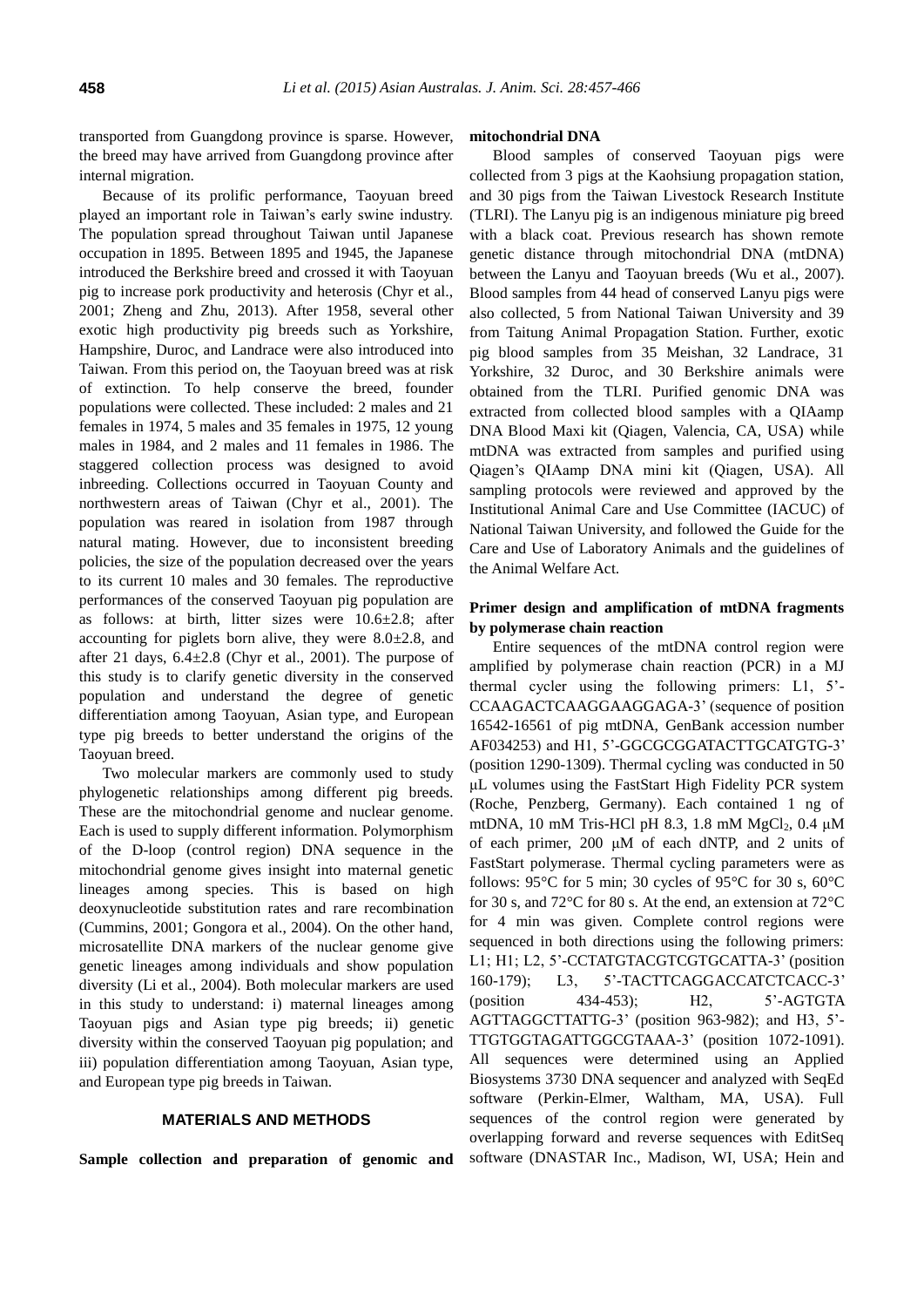Støvlbæ k, 1996). The complete D-loop sequences used in this study of Type I Lanyu (EF375877), Type II Lanyu (DQ972936), Taoyuan, Meishan, Yorkshire, Berkshire, Duroc, and Landrace (GQ169775-GQ169780) have been deposited into the NCBI GenBank.

The following reference mtDNA control region sequences were obtained from NCBI GenBank: 1 Ryukyu wild boar (AB015087), 1 Japanese wild boar (AB015085), 1 Hainan Wuzhishan (EF590146), 1 Zhejiang Jinhua (EF590190), 1 Guangdong Lantang (EF590161), 1 Hainan Lingao (EF590159), 1 Guangxi Bama (EF590178), 1 Fujian Huai (EF590143), 1 Satsuma (AB015091), 1 Guizhou Xiang (EF590172), 1 Sichuan Chenghua (EF590175), 1 Guizhou Guanling (EF590169), 1 Shaanxi Bamei (EF590165), 1 Hunan Daweizi (EF590176), 1 Jiangsu Jiangquhai (EF590195), 1 Anhui Wei (EF590193), 1 Hainan Tunchang (EF590148), 1 Hubei Jianli (EF590163), 1 Okinawa native pig (AB015092), 1 Anhui Wanan (AF276924), 1 Anhui Wanhua (AF276932), 1 Anhui Wannanhua (AF276925), 1 Jiangsu Shawutou (EF590153), 1 Zhejiang Jiashan (EF590186), 1 Jiangsu Dongchuan (EF590171), 1 Hubei Tongcheng (EF590149), 1 Zhejiang Chalu (EF590188), 1 Jiangsu Meishan (D17739), 1 Jiangxi Leping (EF590141), 4 Landrace (AM040613-AM040616), 6 Duroc (AM040623-AM040628), 1 Hampshire (AY574046), and 1 Italian wild boar (AB015094). Chinese indigenous pig classification followed the criteria of Cheng (1986) and Yang et al. (2003). Twenty six Chinese pig breeds are categorized into 5 Chinese pig breed types: i) North China Type; ii) Lower Changjiang River Basin Type; iii) Central China Type; iv) South China Type; and v) Southwest Type. Note that previous research has shown that Tibetan pig belongs to the Plateau Type, domesticated in isolation on the Tibetan highlands and not in the middle and downstream regions of the Yangtze River. This is based on mtDNA polymorphism (Yang et al., 2011). Given this knowledge of independent domestication, Plateau Type pigs were excluded from this study.

#### **Microsatellite genotyping**

Eighteen microsatellite paired primers randomly located on fifteen chromosomes, as recommended by the Domestic Animal Diversity Information System of the Food and Agriculture Organization of the United Nations (ISAG-FAO), were chosen for genotyping (FAO, 2004). The primers used for genomic DNA amplification were fluorescent end-labeled with 6-carboxyfluorescein, hexachlorofluorescein, or carboxytetramethylrhodamine fluorescent dye (Supplementary Table S1). The fragments of microsatellite DNA in the genome were amplified by PCR in 15 μL reaction volumes with 50 ng of genomic DNA, 1.5 μL of 10× PCR buffer, 0.375 μL of 8 mM dNTP, 4.5 pmole sense and antisense primers, and 0.6 units of DNA *Taq* polymerase (Amersham Biosciences, Piscataway, NJ, USA). The thermal cycling conditions were: an initial 95°C for 5 min, then 37 cycles at 95°C for 30 s, 48°C to 58°C for 30 s (depending on the locus), and 72°C for 45 s with a final extension at 72°C for 7 min. PCR products were resolved by electrophoresis and sequenced with a MegaBACE 1000 DNA sequencer (Amersham Biosciences, USA). The fluorescent-labeled marker ET-400 (Amersham Biosciences, USA) was used as an internal size standard for length calibration. Allele sizes were determined using Genetic-Profiler software version 2.2 (Amersham Biosciences, USA).

#### **Data analyses**

In the analysis of pairwise distance of control regions, the tandem repeat motif 'CGTGCGTACA' with a variable number of repeats in individuals, and Type I and II Lanyuspecific repeated motifs (ACACAAACC and TAAAACACTTA, respectively) of the mtDNA control region were excluded from analysis (Wu et al., 2007). Sequence alignment of obtained sequences was performed using MegAlign multiple alignment software (DNASTAR Inc., USA; Hein and Støvlbæ k, 1996). Haplotype and nucleotide diversities within the conserved Taoyuan pigs, Lanyu pigs, and exotic pigs were obtained with DNA sequence polymorphism (DnaSP) software version 4.20.2 (Rozas et al., 2003). The PHYLIP program package version 3.66 was used to generate the neighbor-joining (NJ) and maximum likelihood (ML) phylogenetic tree (Felsenstein, 1989). For ML analysis, MODELTEST version 3.7 was used to determine the best-fit model for the data, including nucleotide composition, substitution matrix among nucleotides, and proportion of invariant sites (Posada and Crandall, 1998). Nodal supports of the NJ tree and ML trees were evaluated by bootstrap resampling (1,000 replications) using the PHYLIP program package (Felsenstein, 1989).

The genetic distances within the 33 conserved Taoyuan pig individuals and 203 individuals of 6 exotic breeds were determined by MSA software (Dieringer and Schlötterer, 2003). Allele frequencies at each locus, expected heterozygosity  $(H_E)$ , observed heterozygosity  $(H_O)$ , and polymorphic information content (PIC) in conserved Taoyuan pigs were calculated using CERVUS version 2.0 (Marshall et al., 1998). The GENEPOP software package version 3.4b was used to calculate allele frequencies, Wright's  $F$ -statistic  $(F_{IS})$ , and test for deviation from the Hardy-Weinberg equilibrium (Raymond and Rousset, 1995).  $F_{IS}$  was used to determine the reduction in heterozygosity among individuals within the conserved Taoyuan pig population. The fixation indices  $(F_{ST})$  as determined by MSA were used to determine genetic diversity among the 7 breeds. The effective number of alleles was estimated according to Kimura and Crow's formula (Kimura and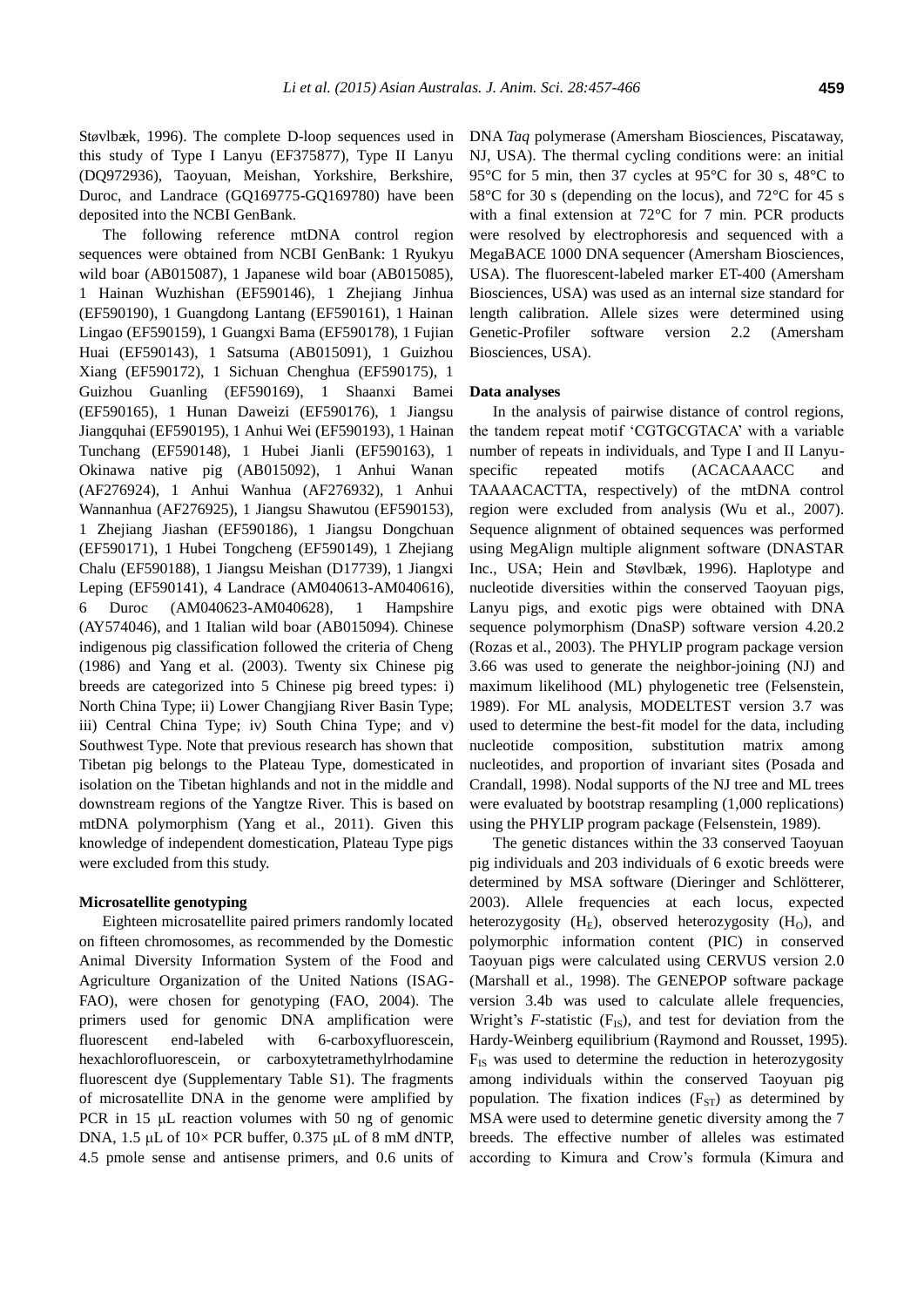Crow, 1964).

The geometric picture among the individuals from 7 pig breeds based on the proportion of shared alleles (POSA) to establish genetic distances was done with non-metric multidimensional scaling (MDS) technique using Polymouth Routines in Multivariate Ecological Research (PRIMER) program package (Carr, 1996). The distance *Aij* between populations *i* and *j* in the MDS ordination plot is calculated as  $Aij = \sqrt{[(X_{1i} - X_{1j})^2 + (X_{2i} - X_{2j})^2]}$ . Here  $X_{1i}$  and  $X_{2i}$ indicate the *i* individual in axis1 and axis2, respectively. The MDS optimization procedure places the *n* points (*n* samples) in a two-dimensional plot so as to maximize the agreement between the ranks of actual genetic distances (D) and the ranks of MDS plot distances (Aij). STRESS (Standardized Residual Sum of Squares) measures any lack of agreement. It is defined using the following formula:

$$
STRESS = \sqrt{\frac{\sum_{i (Krzanowski, 1988).
$$

STRESS values <0.1 correspond to an excellent representation of the data; STRESS values <0.2 indicate a potentially useful picture, and STRESS values >0.3 should be considered with skepticism (Krzanowski, 1988).

### **RESULTS**

**The mtDNA lineage of Taoyuan pig is close to Lower Changjiang River Basin and Central China Type pig breeds** 

To understand the genetic lineages of mtDNA D-loop between Taoyuan pigs and Asian type breeds, mitochondrial genomes of 33 head of conserved Taoyuan pigs were purified from blood samples and mtDNA D-loop regions were sequenced. Asian and European type pigs' D-loop sequences, including 25 Chinese pigs, 4 Japanese pigs, 11 European pigs and 1 Italian wild pig were obtained from NCBI Genbank. In the present study, only 1 mtDNA D-loop haplotype was obtained from conserved populations of Taoyuan pigs, indicating a loss of mtDNA heterozygosity in conserved Taoyuan pigs. All of the obtained D-loop (1,044 bp) sequences were aligned by MegAlign multiple alignment software, and were defined as 22 haplotypes. The D-loop sequence of Taoyuan pig is identical to some of the Lower Changjiang River Basin Type breeds (located in eastern China), including the Jiangsu Jiangquhai, Anhui Wei, Hubei Jianli, and Anhui Wanan pig breeds, and to Central China Type pigs, including the Hunan Daweizi pig breed (Figure 1). The mtDNA D-loop sequences from the Hainan

|        |              |                    |  |                       |                     |       |              |           |           |         |   |  |  |                                                                                                                 |  |  |  |  |  |  |  |  | $\overline{0}$ $\overline{0}$ $\overline{0}$<br>$\frac{2}{0}$ $\frac{3}{3}$ $\frac{4}{1}$ |  |
|--------|--------------|--------------------|--|-----------------------|---------------------|-------|--------------|-----------|-----------|---------|---|--|--|-----------------------------------------------------------------------------------------------------------------|--|--|--|--|--|--|--|--|-------------------------------------------------------------------------------------------|--|
|        |              | Consensus sequence |  | GAGCAAA . TTGC        |                     |       |              |           |           |         |   |  |  | TTGTTGCATTATCTACCAGATGTCATGGGGCAACCGGCC                                                                         |  |  |  |  |  |  |  |  |                                                                                           |  |
| 1. T   |              | Type I Lanyu*      |  | $-$ - A - - - - - - - |                     |       |              |           |           |         |   |  |  | $- - - -$ T G C C - - T - - - - A G - A - T - - A A - - - T - - A                                               |  |  |  |  |  |  |  |  |                                                                                           |  |
| 2. J   |              | Ryukyu wild boar   |  |                       | $- - - - - - - - -$ |       |              |           |           |         |   |  |  |                                                                                                                 |  |  |  |  |  |  |  |  |                                                                                           |  |
| 3.     | $\mathbf{J}$ | Japanese wild boar |  |                       |                     |       |              |           |           |         |   |  |  |                                                                                                                 |  |  |  |  |  |  |  |  |                                                                                           |  |
|        | 4. IV        | HN Wuzhishan       |  |                       |                     |       |              |           |           |         |   |  |  |                                                                                                                 |  |  |  |  |  |  |  |  |                                                                                           |  |
| 5.     | E.           | Yorkshire*         |  |                       |                     |       |              |           |           |         | T |  |  |                                                                                                                 |  |  |  |  |  |  |  |  |                                                                                           |  |
|        | 6. III       | ZJ Jinhua          |  | . <i>.</i> 0          |                     |       |              |           |           |         |   |  |  |                                                                                                                 |  |  |  |  |  |  |  |  |                                                                                           |  |
|        | 7. II        | Meishan*           |  |                       |                     |       |              |           |           |         |   |  |  |                                                                                                                 |  |  |  |  |  |  |  |  |                                                                                           |  |
|        | 8. IV        | GD Lantang         |  |                       |                     |       |              |           |           |         |   |  |  |                                                                                                                 |  |  |  |  |  |  |  |  |                                                                                           |  |
|        | 9. IV        | HN Lingao          |  |                       |                     |       |              |           |           |         |   |  |  |                                                                                                                 |  |  |  |  |  |  |  |  |                                                                                           |  |
| 10. T  |              | Type II Lanyu*     |  |                       |                     |       |              |           |           |         |   |  |  |                                                                                                                 |  |  |  |  |  |  |  |  |                                                                                           |  |
| 11. IV |              | <b>GX</b> Bama     |  |                       |                     |       |              |           |           | $- - c$ |   |  |  |                                                                                                                 |  |  |  |  |  |  |  |  |                                                                                           |  |
| 12. IV |              | FJ Huai            |  |                       |                     |       |              |           |           |         |   |  |  |                                                                                                                 |  |  |  |  |  |  |  |  |                                                                                           |  |
| 13. J  |              | Satsuma            |  |                       |                     |       |              |           | $ \Gamma$ |         |   |  |  |                                                                                                                 |  |  |  |  |  |  |  |  |                                                                                           |  |
| 14. IV |              |                    |  |                       |                     |       |              | $- - - C$ |           |         |   |  |  |                                                                                                                 |  |  |  |  |  |  |  |  |                                                                                           |  |
| 15. V  |              | GZ Xiang           |  |                       |                     |       |              |           |           |         |   |  |  |                                                                                                                 |  |  |  |  |  |  |  |  |                                                                                           |  |
|        |              | SC Chenghua        |  |                       |                     |       |              |           |           |         |   |  |  |                                                                                                                 |  |  |  |  |  |  |  |  |                                                                                           |  |
| 16. V  |              | GZ Guanling        |  |                       |                     |       |              |           |           |         |   |  |  |                                                                                                                 |  |  |  |  |  |  |  |  |                                                                                           |  |
| 17. I  |              | SX Bamei           |  |                       |                     |       |              |           |           |         |   |  |  |                                                                                                                 |  |  |  |  |  |  |  |  |                                                                                           |  |
|        | 18. III      | <b>HU Daweizi</b>  |  |                       |                     |       |              |           |           |         |   |  |  | a contra e escrito e elevado é escrito e elevado e el                                                           |  |  |  |  |  |  |  |  |                                                                                           |  |
| 19. II |              | JS Jiangquhai      |  |                       |                     |       |              |           |           |         |   |  |  | ----------------                                                                                                |  |  |  |  |  |  |  |  |                                                                                           |  |
| 20. II |              | AH Wei             |  |                       |                     |       |              |           |           |         |   |  |  | a provincia distance a provincia distante del provincia del provincia del provincia del provincia del provincia |  |  |  |  |  |  |  |  |                                                                                           |  |
| 21. IV |              | HN Tunchang        |  |                       |                     |       |              |           |           |         |   |  |  |                                                                                                                 |  |  |  |  |  |  |  |  |                                                                                           |  |
| 22. II |              | HB Jianli          |  |                       |                     |       |              |           |           |         |   |  |  |                                                                                                                 |  |  |  |  |  |  |  |  |                                                                                           |  |
| 23. J  |              | Okinawa native pig |  |                       |                     |       |              |           |           |         |   |  |  |                                                                                                                 |  |  |  |  |  |  |  |  |                                                                                           |  |
| 24. T  |              | Taoyuan*           |  |                       |                     |       |              |           |           |         |   |  |  |                                                                                                                 |  |  |  |  |  |  |  |  |                                                                                           |  |
| 25. II |              | AH Wanan           |  |                       |                     |       |              |           |           |         |   |  |  | ים ב מיטיים ב מוכימים ב מיטיים באופיים שיטיים ומיטיים של מיטיים ב                                               |  |  |  |  |  |  |  |  |                                                                                           |  |
| 26. II |              | AH Wanhua          |  |                       |                     |       |              |           |           |         |   |  |  |                                                                                                                 |  |  |  |  |  |  |  |  |                                                                                           |  |
| 27. II |              | AH Wannanhua       |  |                       |                     |       |              |           |           |         |   |  |  |                                                                                                                 |  |  |  |  |  |  |  |  |                                                                                           |  |
| 28. II |              | JS Shawutou        |  |                       |                     |       |              |           | $ \alpha$ |         |   |  |  | a production of the competition of the competition of the competition of the competition of the competition of  |  |  |  |  |  |  |  |  |                                                                                           |  |
|        | 29. III      | ZJ Jiashan         |  |                       |                     |       |              |           |           |         |   |  |  |                                                                                                                 |  |  |  |  |  |  |  |  |                                                                                           |  |
| 30. II |              | JS Dongchuan       |  |                       |                     |       |              |           |           |         |   |  |  |                                                                                                                 |  |  |  |  |  |  |  |  |                                                                                           |  |
| 31. II |              | HB Tongcheng       |  |                       |                     |       |              | $- - C$   |           |         |   |  |  | -------------------------------                                                                                 |  |  |  |  |  |  |  |  |                                                                                           |  |
|        | 32. III      | ZJ Chalu           |  |                       |                     |       |              |           |           |         |   |  |  |                                                                                                                 |  |  |  |  |  |  |  |  |                                                                                           |  |
| 33. II |              | JS Meishan         |  |                       |                     |       |              |           |           |         |   |  |  |                                                                                                                 |  |  |  |  |  |  |  |  |                                                                                           |  |
|        |              |                    |  |                       |                     |       |              | $-$ C C   |           |         |   |  |  |                                                                                                                 |  |  |  |  |  |  |  |  |                                                                                           |  |
|        | 34. III      | JX Leping          |  |                       |                     |       |              |           |           |         |   |  |  |                                                                                                                 |  |  |  |  |  |  |  |  |                                                                                           |  |
| 35. E  |              | Berkshire*         |  |                       |                     |       |              |           |           |         |   |  |  |                                                                                                                 |  |  |  |  |  |  |  |  |                                                                                           |  |
| 36. E  |              | Landrace*          |  |                       | $-$ G C C           |       |              |           |           |         |   |  |  | $CA-----CA--CC-C--------A-------AA----TA-T-$                                                                    |  |  |  |  |  |  |  |  |                                                                                           |  |
| 37.E   |              | Landrace           |  |                       |                     | G C C |              |           |           |         |   |  |  | $CA-----CA--CC-C----------A----AA----TA$                                                                        |  |  |  |  |  |  |  |  |                                                                                           |  |
| 38. E  |              | Duroc*             |  |                       |                     |       |              |           |           |         |   |  |  |                                                                                                                 |  |  |  |  |  |  |  |  |                                                                                           |  |
| 39. E  |              | Duroc              |  |                       |                     |       |              |           |           |         |   |  |  |                                                                                                                 |  |  |  |  |  |  |  |  |                                                                                           |  |
| 40. E  |              | Hampshire          |  |                       |                     | G C   | $\mathbf{C}$ |           |           |         |   |  |  |                                                                                                                 |  |  |  |  |  |  |  |  |                                                                                           |  |
| 41 E   |              | Italian wild boar  |  |                       |                     |       |              |           |           |         |   |  |  |                                                                                                                 |  |  |  |  |  |  |  |  |                                                                                           |  |

**Figure 1.** Nucleotide substitution sites of control region sequences in Taoyuan pig and 40 Asian and European type pigs. Sequence position numbers (given in the first row) follow those in the Type I Lanyu sequence (accession number EF375877). Only variable sites in the mtDNA control region of these animals, with sequence positions given above, are shown. Abbreviations in the leftmost column indicate the geographical origins of these animals: T, Taiwan; J, Japan; I, North China Type; II, Lower Changjiang River Basin Type; III, Central China Type; IV, South China Type; V, Southwest Type; E, Europe. The former abbreviations in taxa' names indicate provinces: HN, Hainan; ZJ, Zhejiang; GD, Guangdong; GX, Guangxi; FJ, Fujian; GZ, Guizhou; SC, Sichuan; SX, Shaanxi; HU, Hunan; JS, Jiangsu; AH, Anhui; HB, Hubei, and JX, Jiangxi. The nucleotides identical to the mtDNA control region consensus sequence are denoted by a dash (-). Dot signs (.) indicate gaps in or compared to the consensus sequence. Asterisk signs (\*) followed by taxa name represent the pig breeds reared in Taiwan.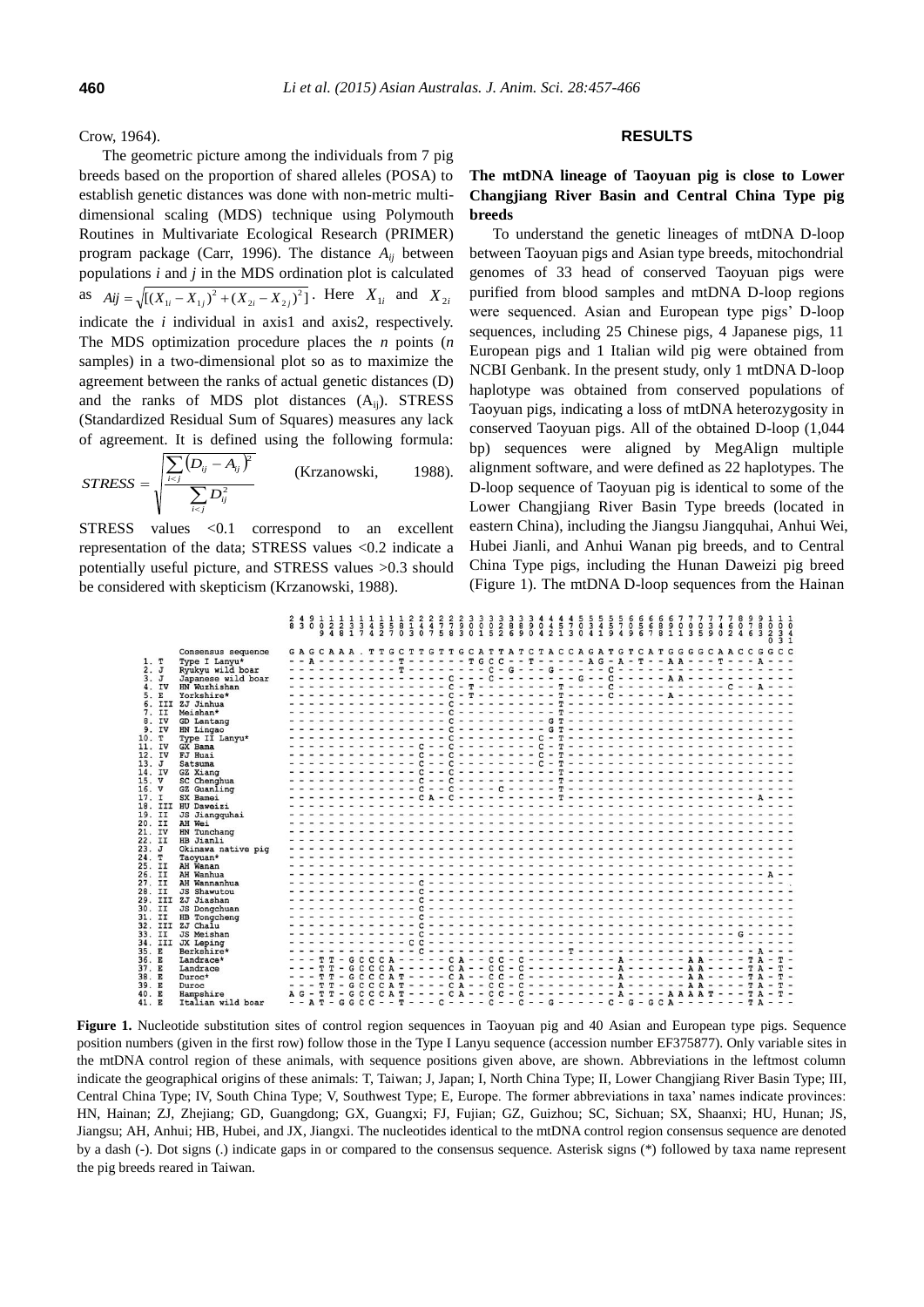Tunchang pig (southern China) and Okinawa native pig (Okinawa, Japan) are also identical to the Taoyuan pig sequence. In the present study, the mtDNA control region was found to have 51 nucleotide polymorphic sites including 44 transitions, 5 tranversions, and 2 deletions in the above haplotype sequences. No unique nucleotide substitution in the Taoyuan pig D-loop sequence was identified (Figure 1).

The NJ and ML phylogenetic trees based on the polymorphic sequences of the D-loop region were constructed to analyze genetic lineage between Taoyuan pig, Asian, and European Type pig breeds. The NJ tree (Figure 2) and ML tree (Supplementary Figure S2) possessed a similar tree topology. The European type pigs (except



 $0.001$ 

**Figure 2.** Neighbor-joining phylogenetic tree based on the Taoyuan, Asian, and European pig control region sequences. Right brackets indicate the sequences clustered in every clade. Numbers on the branches are bootstrap values based on bootstrap resampling (1,000 replications). Only values higher than 50% are shown. The numerals and the nucleotide abbreviations in the center of horizontal lines indicate nucleotide substitution sites of control region sequences and the characteristics of substitution nucleotide in every clade. The abbreviations of geographical origins and located provinces are identical to Figure 1. The asterisk (\*) represents pig breeds reared in Taiwan.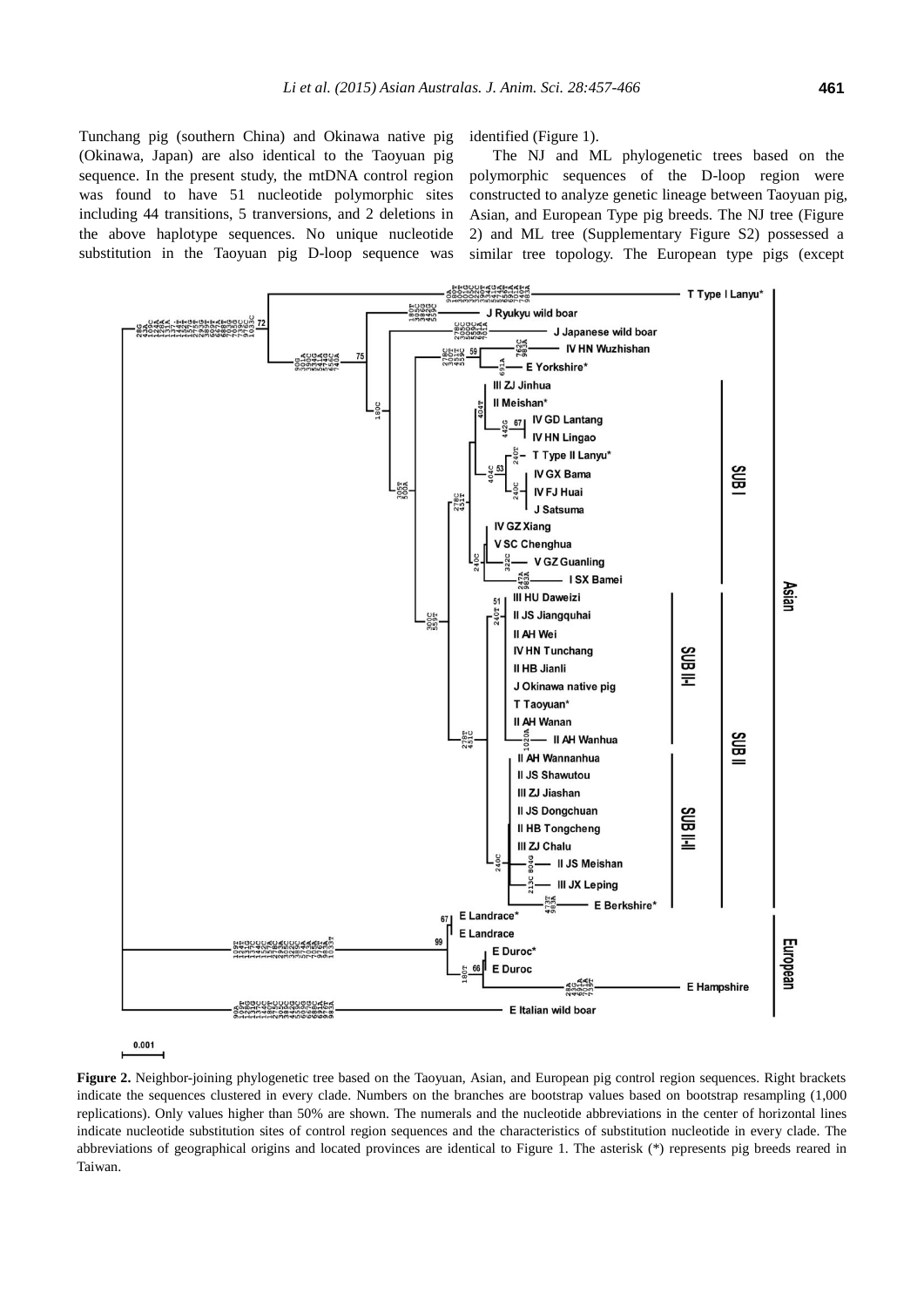Yorkshire\* and Berkshire\* breeds, whereby the asterisk [\*] represents pig breeds reared in Taiwan) and Asian type breeds formed two major clades (Figure 2). The Asian type breeds were then divided into two subclades (SUB I and SUB II), not including: Type I Lanyu\*, Ryukyu wild boar, Japanese wild boar, Hainan Wuzhishan and Yorkshire\* pigs. The SUB I clade contained 12 breeds: 1 North China Type, 1 Central China Type, 5 South China Type, 2 Southwest Type pig breeds, 1 indigenous Taiwan breed (Type II Lanyu pig), 1 Japanese breed (Satsuma pig), and 1 Meishan\*. The D-loop sequence of Meishan\* was totally identical to Zhejiang Jinhua. The SUB II clade was separated into subclades SUBII-I and SUBII-II. Nine breeds were classified into SUBII-I clade, including Taoyuan\* (1 haplotype), 5 Lower Changjiang River Basin Type breeds, 1 Central China Type breed, 1 South China Type breed (Hainan Tunchang), and 1 Japanese native breed (Okinawa native pig). The SUB II-II clade contained 9 pig breeds: 5 Lower Changjiang River Basin Type breeds, 3 Central China Type breeds, and 1 Berkshire\* breed. The majority of breeds classified in the SUBII clade are Lower Changjiang River Basin Type breeds (Figure 2).

# **Loss of genetic diversity in conserved Taoyuan pig population**

Only 1 haplotype was identified in the mtDNA D-loop sequences from the 33 conserved Taoyuan pigs. To understand whether their nuclear DNA suffered from a loss of heterozygosity similar to their mtDNA, 18 microsatellite markers were used to determine nuclear genetic diversity within Taoyuan pig. In total, 62 alleles were identified with an average allele number for 18 loci of 3.44. The mean PIC was 0.445, ranging from 0.248 to 0.682, indicating the 18 markers were informative of conserved Taoyuan pigs (Table 1). The correlation between the PIC value and number of alleles per locus was analyzed, and the correlation coefficient was  $0.748$  (p<0.01). Mean H<sub>0</sub> (0.467) in the Taoyuan population was less than  $H_E$  (0.516). In a total of 18 microsatellite markers, the mean  $F_{IS}$  value was positive  $(+0.096)$  and  $F_{IS}$  values of eight microsatellite markers were higher than 0. Nevertheless, three markers (S0005, S0228, and S0386) showed significant deviation from Hardy-Weinberg equilibrium ( $p<0.01$ ; Table 1). These data indicate that the nuclear genome of conserved Taoyuan pigs has suffered from inbreeding and gene drift.

# **Genetic differentiation among Taoyuan, Asian type, and European type pig breeds**

The maternal ancestor of Taoyuan pig originated from the Lower Changjiang River Basin and Central China. However, the Taoyuan pig has been isolated on Taiwan for a long time and its conserved population is small. Potentially, isolation effect and a small population enhance genetic differentiation. To test this possibility, genetic differentiation among conserved Taoyuan, Asian type, and European type pig breeds reared in Taiwan was evaluated.  $F_{ST}$  values based on pairwise distances according to the polymorphism of microsatellite markers from 7 breeds were

**Table 1.** Summary statistics for number of alleles  $(N_A)$ , effective number of alleles  $(N_E)$ , number of heterozygotes (Hets) and homozygotes (Homs), observed  $(H<sub>O</sub>)$ , and expected  $(H<sub>F</sub>)$  heterozygosities, polymorphism information content (PIC), tests for deviation from Hardy-Weinberg equilibrium (HW) and fixation indices  $(F_+)$  of 18 microsatellite loci in conserved Taoyuan pigs

| Tront Flaruy-Welliberg equilibrium (FFW) and fixation muttes (Fg) of To microsatemic foci in conserved Taoyuan pigs |       |           |       |                |                |                               |            |           |          |  |  |  |  |
|---------------------------------------------------------------------------------------------------------------------|-------|-----------|-------|----------------|----------------|-------------------------------|------------|-----------|----------|--|--|--|--|
| Locus                                                                                                               | $N_A$ | $\rm N_E$ | Hets  | Homs           | H <sub>o</sub> | $H_{\scriptscriptstyle\rm E}$ | <b>PIC</b> | HW        | $F_{IS}$ |  |  |  |  |
| SW857                                                                                                               | 5     | 2.900     | 22    | 11             | 0.667          | 0.665                         | 0.594      | <b>NS</b> | 0.094    |  |  |  |  |
| IGF1                                                                                                                | 4     | 1.784     | 17    | 16             | 0.515          | 0.446                         | 0.367      | NS        | $-0.065$ |  |  |  |  |
| S0155                                                                                                               | 2     | 1.619     | 9     | 24             | 0.273          | 0.388                         | 0.309      | <b>NS</b> | 0.307    |  |  |  |  |
| S0005                                                                                                               | 6     | 3.290     | 11    | 22             | 0.333          | 0.707                         | 0.655      | $***$     | 0.383    |  |  |  |  |
| SW911                                                                                                               | 3     | 2.248     | 17    | 16             | 0.515          | 0.564                         | 0.455      | NA        | 0.032    |  |  |  |  |
| S0068                                                                                                               | 3     | 1.364     | 10    | 23             | 0.303          | 0.271                         | 0.248      | NA        | $-0.075$ |  |  |  |  |
| S0228                                                                                                               | 4     | 1.811     | 3     | 26             | 0.103          | 0.456                         | 0.395      | $***$     | 0.933    |  |  |  |  |
| SW24                                                                                                                | 4     | 3.718     | 29    | $\overline{c}$ | 0.935          | 0.743                         | 0.682      | <b>NS</b> | $-0.222$ |  |  |  |  |
| S0227                                                                                                               | 3     | 2.396     | 22    | 11             | 0.667          | 0.592                         | 0.503      | NS.       | $-0.060$ |  |  |  |  |
| SW72                                                                                                                | 4     | 3.175     | 24    | 9              | 0.727          | 0.696                         | 0.624      | <b>NS</b> | 0.069    |  |  |  |  |
| S0218                                                                                                               | 2     | 1.581     | 8     | 25             | 0.242          | 0.373                         | 0.300      | <b>NS</b> | 0.361    |  |  |  |  |
| S0355                                                                                                               | 2     | 1.766     | 15    | 18             | 0.455          | 0.441                         | 0.340      | <b>NS</b> | $-0.033$ |  |  |  |  |
| SW122                                                                                                               | 4     | 2.578     | 20    | 13             | 0.606          | 0.621                         | 0.531      | <b>NS</b> | $-0.014$ |  |  |  |  |
| S0225                                                                                                               | 4     | 1.799     | 17    | 16             | 0.515          | 0.451                         | 0.394      | <b>NS</b> | $-0.092$ |  |  |  |  |
| S0226                                                                                                               | 3     | 1.929     | 15    | 18             | 0.455          | 0.489                         | 0.431      | <b>NS</b> | $-0.030$ |  |  |  |  |
| SW951                                                                                                               | 2     | 1.619     | 17    | 16             | 0.515          | 0.388                         | 0.309      | <b>NS</b> | $-0.337$ |  |  |  |  |
| S0215                                                                                                               | 3     | 1.638     | 16    | 17             | 0.485          | 0.395                         | 0.347      | <b>NS</b> | $-0.147$ |  |  |  |  |
| S0386                                                                                                               | 4     | 2.478     | 3     | 30             | 0.091          | 0.606                         | 0.529      | $***$     | 0.620    |  |  |  |  |
| Mean                                                                                                                | 3.44  | 2.205     | 15.28 | 17.39          | 0.467          | 0.516                         | 0.445      |           | 0.096    |  |  |  |  |

NS, not significant; NA, not available; \* p<0.05; \*\* p<0.01; \*\*\* p<0.001.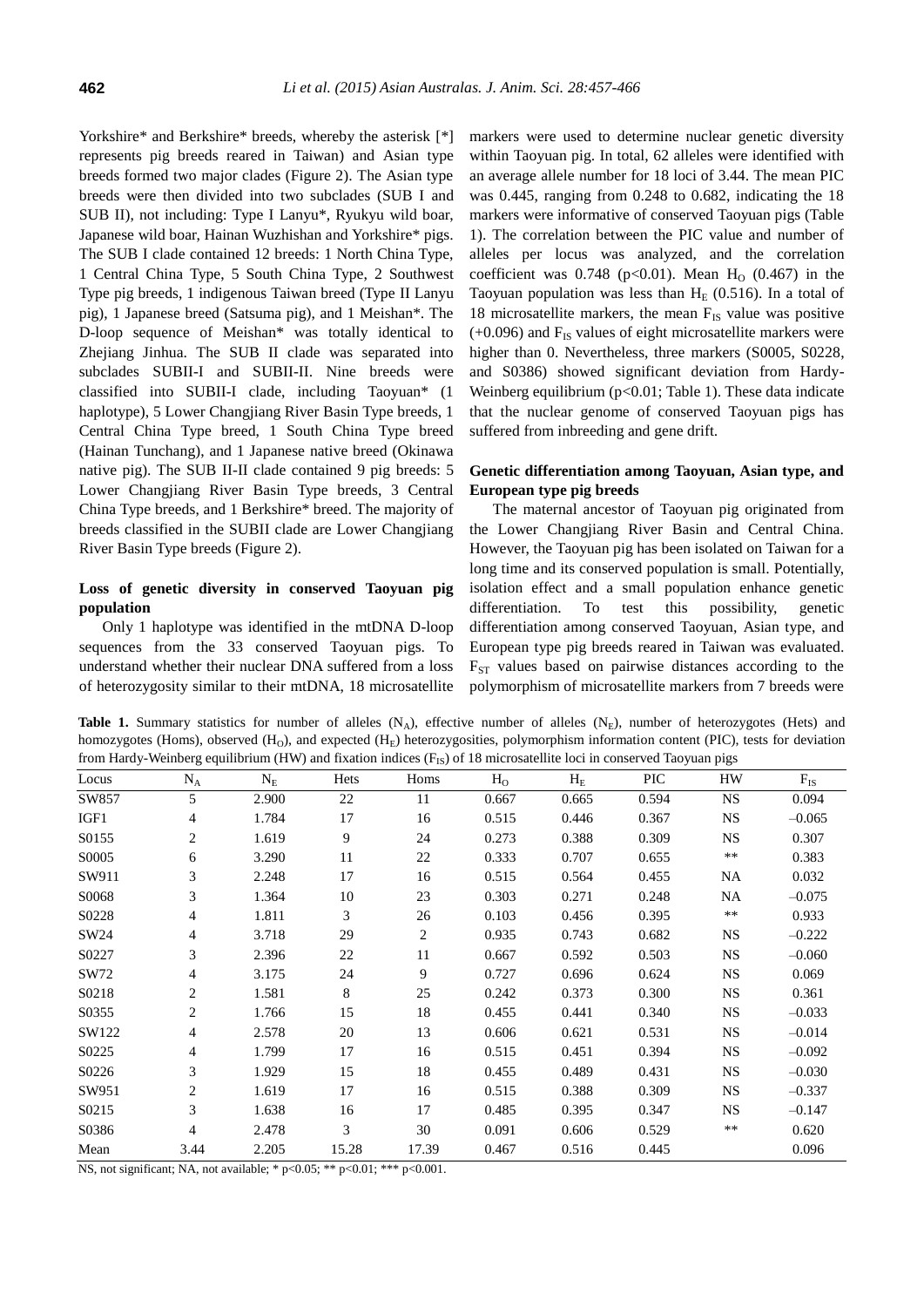| <b>Breed</b> | Taoyuan | Meishan | Lanyu  | Landrace | Yorkshire                | Duroc                    |
|--------------|---------|---------|--------|----------|--------------------------|--------------------------|
| Meishan      | 0.4215  |         |        |          | $\overline{\phantom{0}}$ | $\overline{\phantom{0}}$ |
| Lanyu        | 0.3957  | 0.3889  |        |          | -                        | $\overline{\phantom{0}}$ |
| Landrace     | 0.4419  | 0.4613  | 0.4035 |          | -                        | $\overline{\phantom{0}}$ |
| Yorkshire    | 0.3988  | 0.4315  | 0.3556 | 0.2105   | $\overline{\phantom{0}}$ | $\overline{\phantom{0}}$ |
| Duroc        | 0.4416  | 0.4199  | 0.3981 | 0.2474   | 0.2879                   | -                        |
| Berkshire    | 0.5142  | 0.5035  | 0.4259 | 0.3262   | 0.2888                   | 0.3730                   |

**Table 2.** The genetic differential  $F_{ST}$  values among conserved Taoyuan, Asian type, and European type pig breeds

estimated by the MSA program. High differential  $F_{ST}$  values ( $>0.2105$ ) were detected between breeds (Table 2). The  $F_{ST}$ values among European breeds (Landrace, Yorkshire, Duroc, and Berkshire, ranging from 0.2105 to 0.3730) were less than those between Asian breeds (Taoyuan, Meishan, and Lanyu, ranging from 0.3889 to 0.4215). The  $F_{ST}$  value between Taoyuan and Lanyu is 0.3957, and between Taoyuan and Meishan is 0.4215. Very high genetic differentiation was identified between Taoyuan and Berkshire breeds (0.5142). The result indicates genetic differentiation among Taoyuan, Meishan, Lanyu, and exotic pig breeds. To demonstrate clear geometric structure among individuals of conserved Taoyuan, Lanyu, and other exotic pig breeds, POSA genetic distances based on 18 microsatellite loci of the above 7 pig breeds were established with a non-metric MDS technique using the PRIMER5 program package. The analysis shows that

individuals of the Taoyuan pig breed could be clearly assigned into a distinctive group (Table 2; Figure 3). The matrix distances among European breeds were closer than between Asian breeds (Figure 3). The STRESS value was less than 0.18 after 10 restarts.

#### **DISCUSSION**

# **MtDNA of Taoyuan pig originated from the Lower Changjiang River Basin and Central China Type pig breeds**

In Taiwan, Taoyuan pig was recorded apocryphally to have been introduced from Guangdong province of China to Taiwan by emigrants in the period 1877 to 1887 (Chyr et al., 2001; Zheng and Zhu, 2013). Ambiguously, Taoyuan pig was classified as a Lower Changjiang River Basin Type pig breed in the Book of 'Pig Breeds in China' published by

**O** Taoyuan A Meishan A Lanyu V Landrace V Yorkshire I Duroc O Berkshire



Figure 3. Scatter diagram showing relative position of 7 pig breeds based on the genetic distance of the 18 microsatellite loci by nonmetric multi-dimensional scaling (MDS) technique. Solid circles ( $\bullet$ ) represent Taoyuan pigs; solid triangles ( $\blacktriangle$ ) represent Meishan pigs; open triangles ( $\triangle$ ) represent Lanyu pigs; inverted solid triangles ( $\blacktriangledown$ ) represent Landrace pigs; inverted open triangles ( $\triangledown$ ) represent Yorkshire pigs; solid squares  $(\blacksquare)$  represent Duroc pigs; open squares  $(\square)$  represent Berkshire pigs. Stress (Standardized residual sum of squares) value is 0.18.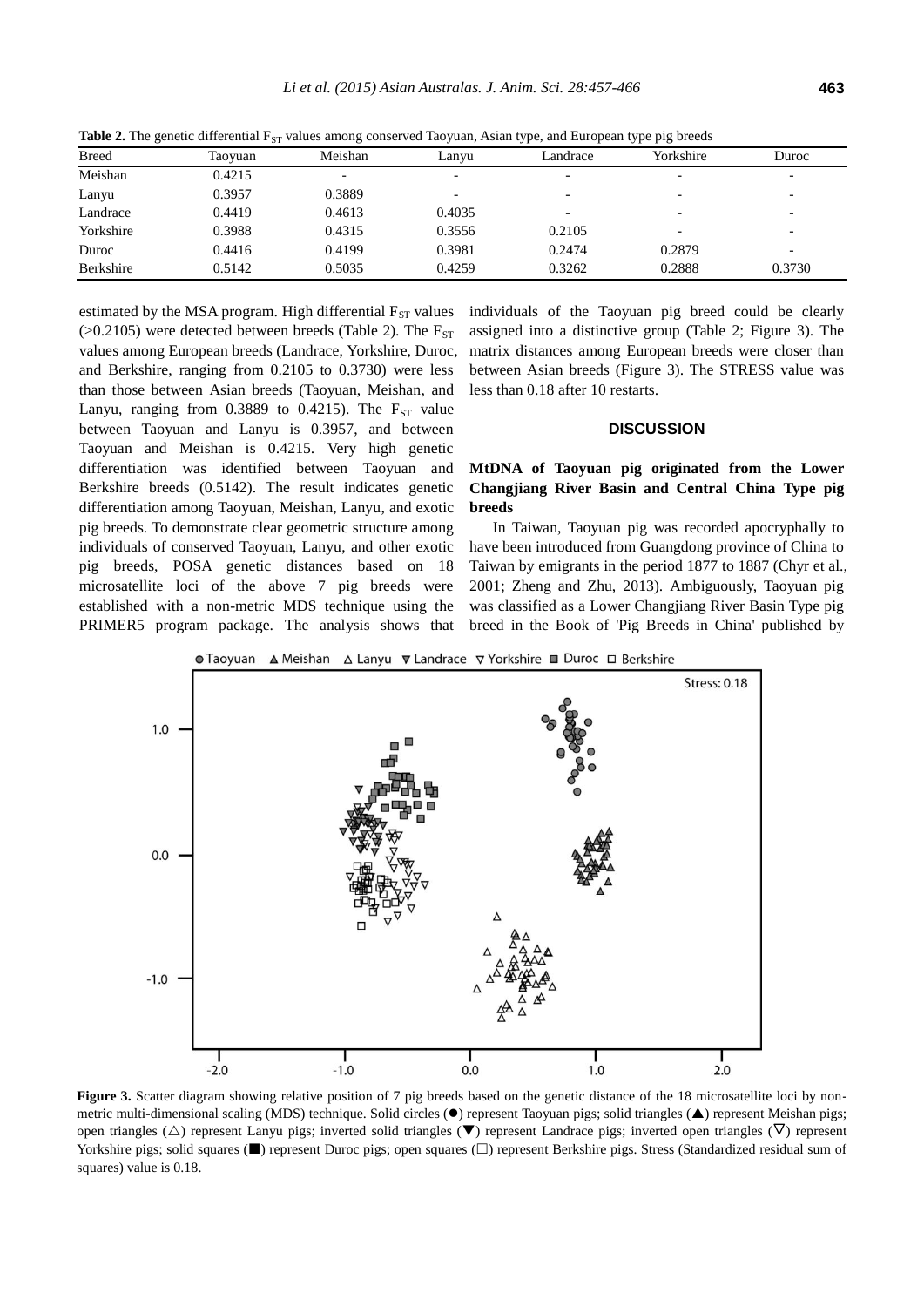Shanghai Scientific and Technical Publishers, China (Cheng, 1986). No genetic study has been undertaken to clarify this apparent contradiction until this present study. Here we showed that the D-loop sequence of Taoyuan pig clustered together with the Lower Changjiang River Basin and Central China Type breeds. Further, the D-loop sequence of Taoyuan pig was identical to some of Lower Changjiang River Basin and Central China Type breeds, including the Hunan Daweizi, Jiangsu Jiangquhai, Anhui Wei, Hubei Jianli, and Anhui Wanna breeds. The pig breeds from Guangdong, Guangxi, and Fujian provinces (South China Type breeds), including the Guangdong Lantang, Hainan Lingao, Guangxi Bama, and Fujian Huai clustered in another clade (SUB I clade, Figure 2). The Taoyuan pig did not cluster with any pig breed from Fujian and Guangdong provinces, for example Fujian Huai and Guangdong Lantang breeds. Furthermore, cytosine at position 278 and thymidine at position 451 were identified in most of the Dloop sequences from South China and Southwest China Type pig breeds, while thymidine at position 278 and cytosine at position 451 were identified in most of the Lower Changjiang River Basin and Central China Type pig breeds (Figure 1; SUB II clade, Figure 2). Remote genetic distances of mtDNAs were determined between the Taoyuan and an indigenous breed, the Lanyu pig. This result supports the assignment of the Taoyuan pig to Lower Changjiang River Basin and Central China Type pigs. Because no pig from Guangdong and Fujian provinces clustered with Taoyuan pig, our data did not support the stories that the Taoyuan pig originated from Guangdong province (Chyr et al., 2001); however, we could not rule out the possibility that the ancestor of Taoyuan pig may have been transported from Lower Changjiang River Basin and Central China through Guangdong province rather than being transported into Taiwan directly. The sequential order of domestication and breeding history of Lower Changjiang River Basin and Central China Type pigs still needs clarification. This could give greater understanding of human mediated Taoyuan pig dispersal. The low bootstrap values determined in the present study can be attributed to lower genetic distance among the haplotypes chosen. This is influenced by similar sequence characterization and a large number of haplotypes (Wróbel, 2008).

The control region haplotype of the Taoyuan pig breed was found to be identical to the Okinawa native pig breed. The study of morphological characteristics and the phylogenetic relationship of *S. scrofa* bone remains obtained from archaeological sites on the Okinawa islands suggests that the Okinawa native pig breed might have already existed on Okinawa some 1,700 to 2,000 years ago (Matsui, 1997; Watanobe et al., 2002). Evidence exists that the Okinawa native pig breed may have been introduced from Kyushu island (Japan) and mainland Asia to the Okinawa islands through trade (Watanobe et al., 2002). This is based on: i) analyzed morphological changes of prehistoric *S. scrofa* on mainland Japan, suggesting that domestic pigs were introduced from the Asian continent to mainland Japan during the Yayoi period (Nishimoto, 1993); ii) mainland Japan Yayoi pottery shards, shell artifacts and coins from China found in archaeological sites for the Yayoi-Heian period on the Okinawa islands; and iii) a lack of any artifacts from Taiwan identified in archaeological sites in the Okinawa islands. This paper, however, provides important evidence supporting the possibility of gene flow between Okinawa native pig and Taoyuan pig. This is reflected in genetic information that links control region sequences. It is possible that the prehistorical Okinawa native pig was introduced from Taiwan as geographically Taiwan and Okinawa are close. More archaeological information from sites in Taiwan and Okinawa is needed to clarify the route and timing of the Taoyuan pig's introduction onto Taiwan and the direction of any gene flow between Taiwan and Okinawa.

The Tunchang pig of Hainan Island in Southern China belongs to a group of small eared miniature pigs. Its coat is black from its head down the top of its back to its rump while its body is predominantly white. This is in contrast to Taoyuan pig, which is solid black with large floppy ears. According to polymorphism of microsatellite markers, the Tunchang pig is genetically clustered with the Wuzhishan miniature pig, which also originates from Hainan Island (Wang et al., 2006). In this paper, however, both showed different mtDNA control region haplotypes, indicating their mitochondrial lineages have different origins (Figure 2). Because no other pig's control region haplotype except Tunchang pig of Hainan Island was identical to the Taoyuan pig, or Lower Changjiang River Basin and Central China Type breeds, these data suggest that the control region haplotype of Tunchang pig originated in the Lower Changjiang River Basin and Central China Type pig breeds via genetic introgression.

### **Loss of heterozygosity in both mitochondrial and nuclear DNA in conserved Taoyuan pig population**

Only 1 haplotype of mtDNA D-loop was identified in the conserved Taoyuan pig population. In addition, the mean  $F_{IS}$  value of 18 microsatellite markers for their polymorphism in nuclear DNA was positive (>0.096), with 8 microsatellite marker F<sub>IS</sub> values being higher than 0. Three microsatellite markers showed significant deviation from the Hardy-Weinberg equilibrium ( $p<0.01$ ). These data indicate the conserved Taoyuan pig population has suffered a severe loss of heterozygosity in both mitochondrial and nuclear genomes, and suggest that the population is suffering from inbreeding. The relatively smaller litter size of the conserved Taoyuan pig population might be due to a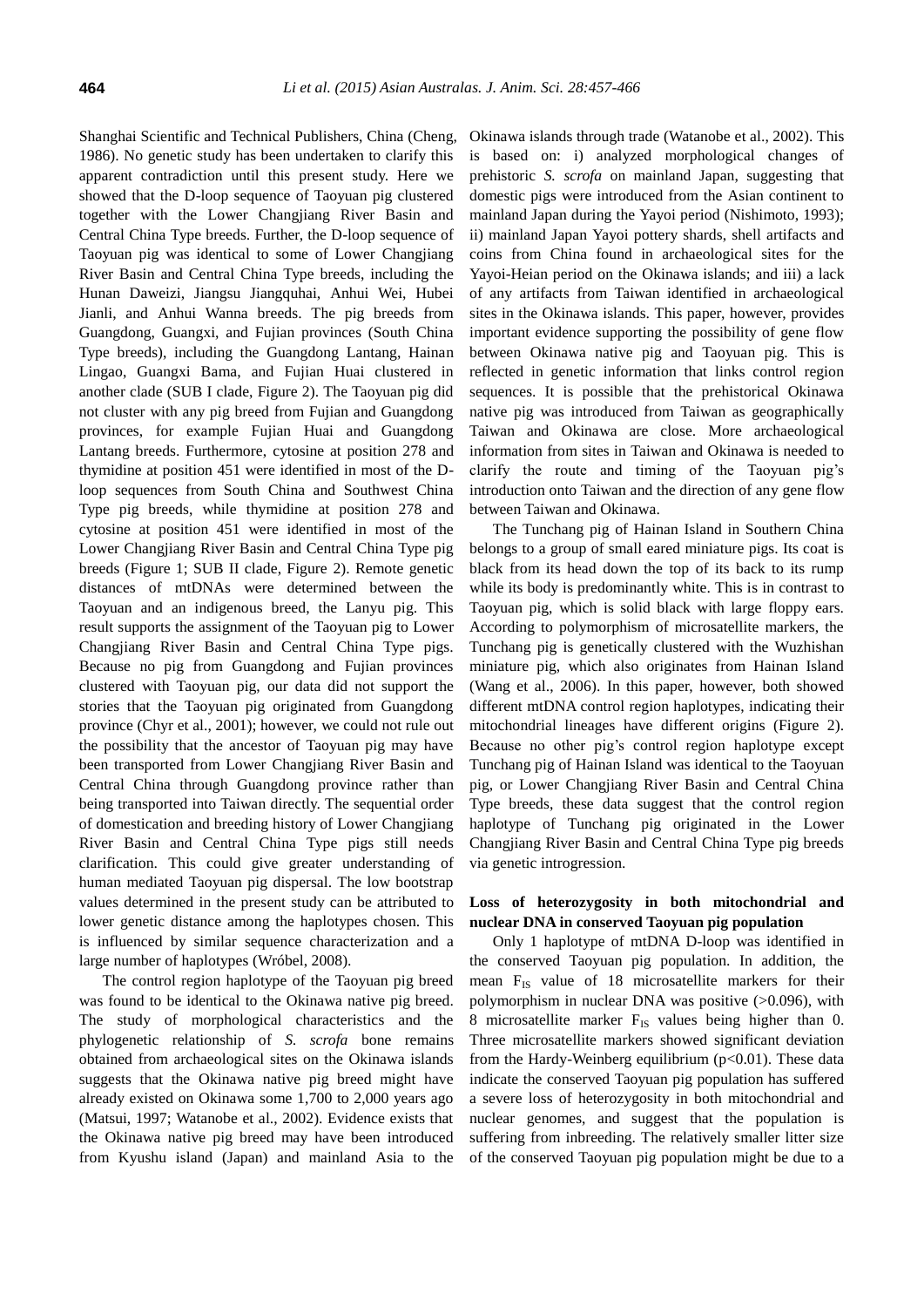loss of genetic diversity from inbreeding. The founder population's collection history for conserved Taoyuan pigs shows that 21 males and 67 females were collected before 1986. In theory, the founder population should possess enough genetic variation to prevent a severe loss of heterozygosity; however, a breeding scheme reliant on natural mating has possibly led to a major loss of genetic diversity. Unfortunately, the conserved population is now very small (only 10 males and 30 females) and a genetic quality control and population management scheme is urgently needed to maintain genetic diversity.

# **Taoyuan pig is highly differentiated genetically from Asian type and European type pig breeds**

Previous studies showed no gene introgression between Taiwan's two indigenous pigs — the conserved Taoyuan and Lanyu pig breeds. This was proved by constructing a neighbor-joining tree based on the  $-\ln(POSA)$  distance for 240 individuals from 7 breeds (Jiang et al., 2008; Chang et al., 2009). Fixation index  $(F_{ST})$  and principal component factor score analyses were conducted to understand genetic structure and differentiation among Taoyuan, Asian type, and European type pig breeds. High  $F_{ST}$  values were detected between some breeds. Relatively, lower  $F_{ST}$  values (0.2105 to 0.3730) were seen between European breeds (Landrace, Yorkshire, Duroc, and Berkshire breeds) compared to Asian breeds (Taoyuan, Meishan, and Lanyu breeds). Further, our data show the genetic distance of Taoyuan pig mtDNA is close to Lower Changjiang River Basin Type breed; nevertheless, polymorphism of microsatellite markers gives a high  $F_{ST}$  (0.4215) value between Taoyuan and Meishan (Lower Changjiang River Basin Type breed) pigs.

Records clearly show the Berkshire breed was introduced from Japan onto Taiwan and crossed with the Taoyuan pig to improve productivity during Japanese occupation of Taiwan. Therefore, before conservation in 1987, the Taoyuan pig ancestor genome likely experienced genetic introgression from the Berkshire breed. In this paper, a high differentiation index ( $F_{ST} = 0.5142$ ) between the Taoyuan and Berkshire breeds was discovered. Additionally, two-dimensional MDS plotting, showing geometric structure among individuals of each breed, clusters conserved Taoyuan pig in a group closer to the Meishan population than the Berkshire population. To understand any lack of agreement in the statistical results of MDS plotting, the STRESS value was calculated. After 10 restarts, a value of 0.18 was achieved. Since STRESS values of <0.2 indicate a potentially useful picture of the situation, this MDS plot has some analytical merit (Bond et al., 2002). We think there are 3 good potential reasons for genetic differentiation among Taoyuan, Meishan, and Berkshire pig breeds: i) founder population effect; ii) natural mating causing significant gene drift; and iii) a lack of an effective breeding program to maintain genetic diversity and enhance genetic differentiation.

# **CONCLUSION**

This work used the mitochondrial and nuclear genomes of a conserved population of Taoyuan pig (an indigenous Taiwan breed) and compared it with that of other Asian and European breeds to trace Taoyuan pig's introduction to Taiwan from Southern China. The data do not directly support the historical record that the Taoyuan pig was introduced to Taiwan from Guangdong province around 1887. The mtDNA data show that the Taoyuan pig is maternally related to the Lower Changjiang River Basin and Central China Type pig breeds. It is possible, however, that the Taoyuan pig arrived on Taiwan from Guangdong province through migration within Southern China and then onto Taiwan. The study also indicates that the conserved Taoyuan pig population is suffering from inbreeding and a consequent loss of genetic diversity in both mitochondrial and nuclear genomes. This likely relates to breeding practices, and founder population effect. On the other hand, the conserved breed shows high specificity and is differentiated from other breeds by isolation. It is evident from this study that an effective breeding program for population management and genetic quality is needed to maintain genetic diversity among the Taoyuan breed.

#### **ACKNOWLEDGMENTS**

This work was supported by a grant from the National Science Council of Taiwan, Republic of China (NSC 102- 2313-B-002-024-MY3), Council of Agriculture of Taiwan, Republic of China (103AS-2.1.1-AD-U1[8]), Chiang Ching-Kuo Foundation for International Scholarly Exchange (RG008-D-07), and Yushan National Park (98- 1185). We thank Daniel Flynn for editing the manuscript.

#### **REFERENCES**

- Bond, J. M., E. M. Veenendaal, D. D. Hornby, and A. J. Gray. 2002. [Looking for progenitors: A](http://link.springer.com/article/10.1023/A:1023621102714) molecular approach to [finding the origins of an invasive weed.](http://link.springer.com/article/10.1023/A:1023621102714) Biol. Invasions 4:349- 357.
- Carr, M. R. 1996. PRIMER User Manual. Ver 4.0. Plymouth Routines in Multivariate Ecological Research. Plymouth Marine Laboratory, Plymouth, UK.
- Chang, W. H., H. P. Chu, Y. N. Jiang, S. H. Li, Y. Wang, C. H. Chen, K. J. Chen, C. Y. Lin, and Y. T. Ju. 2009. [Genetic](http://www.journalofanimalscience.org/content/87/1/1.short)  [variation and phylogenetics of Lanyu and exotic pig breeds in](http://www.journalofanimalscience.org/content/87/1/1.short)  [Taiwan analyzed by nineteen microsatellite markers.](http://www.journalofanimalscience.org/content/87/1/1.short) J. Anim. Sci. 87:1-8.
- Cheng, P. L. 1986. Description of Chinese pig breeds. In: Pig